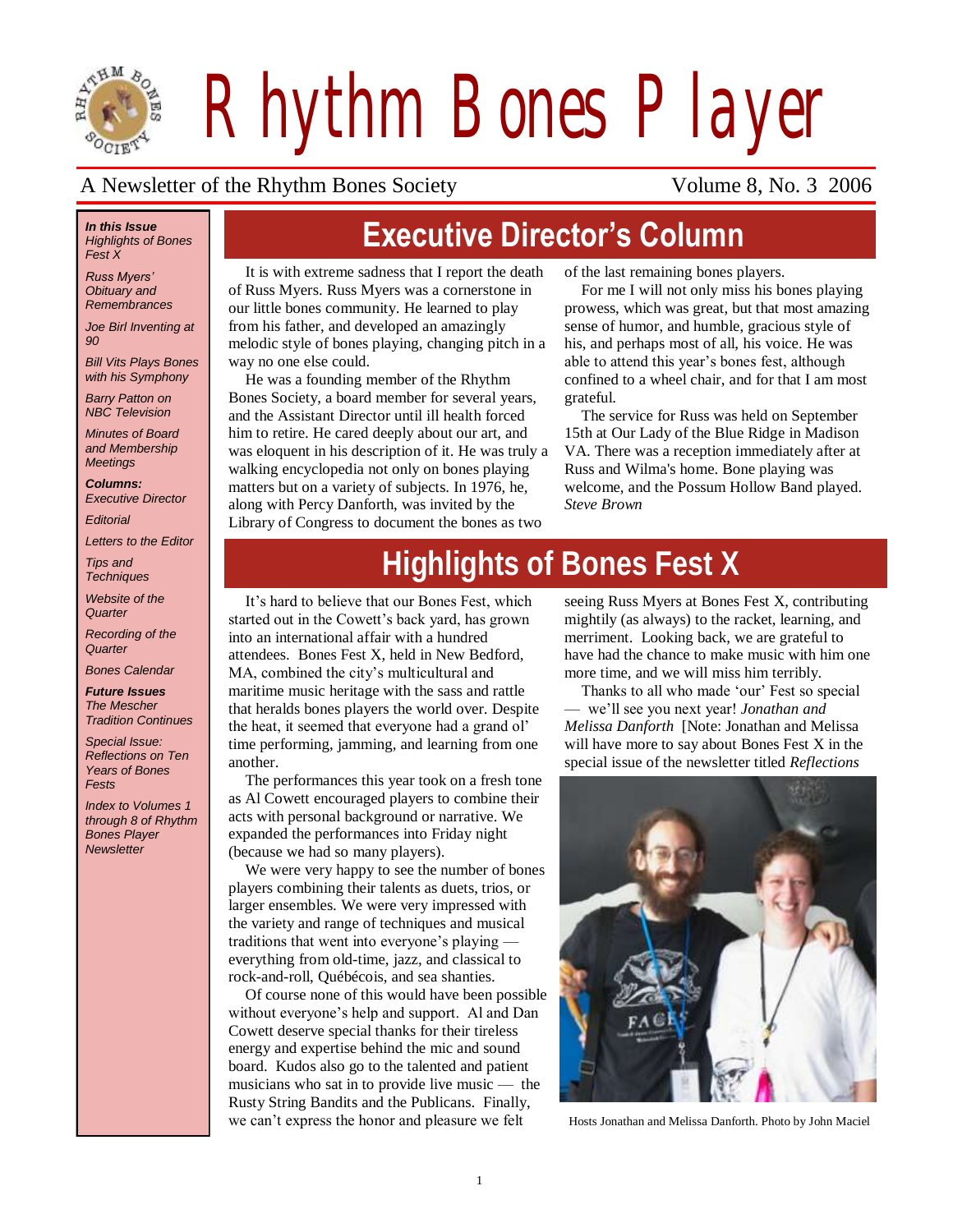#### **Editorial**

Russ Myers is the second of our Founding Members to die. Vivian Cox was the first and we miss them both.

Soon after I learned of the death of Russ, I played his *On the Road Again* CD (see review in last quarter's issue, Vol. 8, No. 1) and listened to Russ playing bones and telling bones stories. What a great legacy he left us in this CD. His band, the Possum Ridge String Band, has donated several of these CDs for our members. All they ask for is a donation. See Recording of Quarter.

There is an article on Russ in the Vol. 5, No. 2 issue of the newsletter.

Bones Fest X is over, and I spent the entire airplane trip home writing emails and organizing. Melissa and Jonathan Danforth were great hosts and will be remembered as hosting one of the most successful Fests. Their highlights article is on Page 1.

For several years, we have talked about sponsoring a bones contest. The Board has decided not to hold a contest as part of a Bones Fest as we want to keep it as non-competitive as possible such that even the least experienced bones players feel comfortable performing in front of their peers.

The Bones & Spoons Contest, held as part of the Annual Old Time Country Music Festival & Contests, was not held this year due to lack of contestants. This contest has been held continuously for the past 30 years, and several RBS members have won it. Part of the reason was that the contest was held late Sunday and many people had already left for home.

The organizer, Bob Everhart, said he would move the contest back to Saturday next year. If we want a bones contest close to home (See Steve Brown's Column in the last issue, Vol. 8, No. 2, where he talks about the All-Ireland Bones Competition seeking to host a World Bones Competition), the NTCMA contest is one with a long history. Let's support it next year or it might go away. It's a fun festival with

## **Letters to the Editor**

I am sorry to say that we did not have a Bones & Spoons Contest this

year. I dropped down to the Miscellaneous Contest and won second place. I do not understand it because, during the [NTCMA] festival, different bones players came in and talked to me. We had the chance to jam a bit and then they went home. It was fun and I got to play a lot.

I taught about a dozen people, both young and old, and I usually give the kids the bones that I teach them on. I ended up teaching a lady and selling her some of my best bones—some that I like to use.

That's about all from the festival. I am always at that festival since I do sound work there. It was great meeting everybody and always great working with Jerry Mescher and Bernie Worrell! Til Later! *Scott Walker* 

I missed Bones Fest again this year as my symphony summer schedule got in the way. I really wanted to attend, but we did a "Music of Led Zepplin" concert that I couldn't get out of.

I was saddened to hear of Russ Meyer's passing. He was a true gentleman of the bones and one of the last of that generation.

I enjoyed reading the newsletter especially Dave Boyles article about playing with the symphony. Thanks, *Bill Vits* [See Page 3 for an article by Bill on his symphony bones playing.]

Just wanted to let you friends know that last month I sent in Jerry's applications for bones playing to the Iowa Arts Council. I never expected to hear too soon from them; but, last Friday we heard. He has an audition this Wednesday at 10:30 in Des Moines! I have been so nervous that you'd think it was me having the audition. Once I get home from school today, we are going to Des Moines and spend the night—I don't want to take any chances on missing this audition! Hope all is well with you all. Love, *Sharon Mescher*

[New member] Rebecca Cooke attended my Bones Workshop held at the Arizona Highlands Celtic Festival in Flagstaff, AZ this summer. She comes from a musical family and is picking up the rhythm bones quickly.

I like to have bones affordable enough to give away at such a public

#### **Rhythm Bones Player**

Rhythm Bones Society Volume 8, No. 3 Third Quarter 2006 ISSN: 1545-1380

**Editor** Steve Wixson wixson@chattanooga.net

**Executive Director** Stephen Brown Bones@crystal-mtn.com

**Web Site Coordinator** Jonathan Danforth webmaster@rhythmbones.com

**Board of Directors** Steve Brown, Executive Director Everett Cowett Jonathan Danforth Gil Hibben, Assistant Director Mel Mercier Jerry Mescher Steve Wixson, Secretary/Treasurer

 The Rhythm Bones Player is published quarterly by the Rhythm Bones Society. Nonmember subscriptions are \$10 for one year; RBS members receive the Player as part of their dues The Rhythm Bones Player welcomes letters to

the Editor and articles on any aspect of bones playing. All material submitted for consideration is subject to editing and condensation.

Rhythm Bones Central web site: rhythmbones.com

event, so I built a couple hundred pairs of tongue depressor and penny versions (the Dutch Penny Bones) that I learned about from the Society newsletter. I was able to introduce about 40 people to rhythm bones in two workshops--and promoted the society and the website at the same time. So I'm doing my part to share and promote! Shake dem bones! *Michael Satterwhite*

Bonex Fest X gave me an opportunity to meet other bones players. It was a great experience. My grandson Andy really enjoyed the interest shown to him as he is just learning to play the bones. We were looked after by all the RBS members and made to feel that we belonged to the group. Meeting bone players from different parts of the globe was super. Jonathan and Melissa Danforth must be congratulated on a first class Bones Fest. They worked very hard, We enjoyed ourselves and we are proud to be members of the Rhythm Bones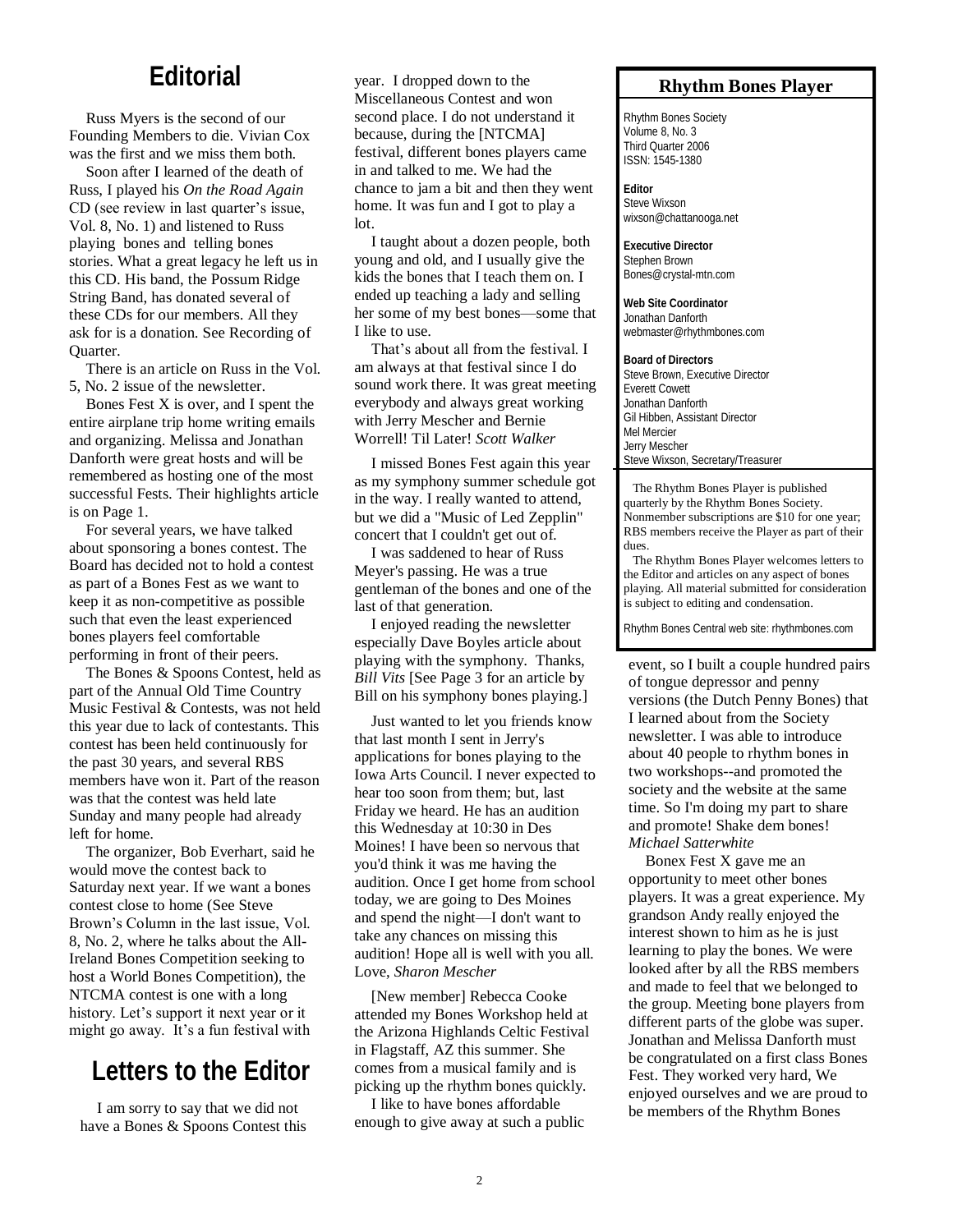## **Russ Myers' Obit**

Russell Bordley Myers, 72, of Brightwood, VA died Sunday, September 10, 2006 in the University of Virginia Hospital. He was born March 27, 1934 in Baltimore, Maryland and was the son of the late David Russell Myers and Helen Bordley Myers.

He was a retired Manufacture Representative for Goodwin-Rawls Sales in Richmond, VA. He graduated from Washington and Lee University in 1956. He joined the U.S. Army in 1957 and later he became a Captain in the Army National Guard. He was a member of the 16th Special Forces Group Airborne as a Green Beret. He was a member of Our Lady of the Blue Ridge Catholic Church in Madison, VA. He was a member of the Possum Ridge String Band and the Rhythm Bones Society.

He is survived by his wife, Wilma Easley Myers of Brightwood, a daughter, Jennifer Bordley Walters, a son, David Russell Myers and seven grandchildren.

A memorial service was held at 3:00 PM, Friday, September 15, 2006 at Our Lady of the Blue Ridge Catholic Church. The family received friends at their home in Brightwood immediately following the service. In lieu of flowers, memorial contributions may be made to Our Lady of the Blue Ridge Building Fund. Preddy Funeral Home in Madison, VA was in charge of

#### **Highlights from Russ Myers' Funeral**

There were four representing the Bones Society, Ev and Val Cowett, Kenny Wolin and myself. There were a lot of people in attendance at the reception in the Meyers' home with lots of great food and wonderful live music. The band Russ played with (Possum Ridge String Band) was set up on a deck outside of the house and they were really great. They had a hammered dulcimer player, whistle, banjo, guitar & double bass (who doubled on didgeridoo!!!). They were nice enough to donate their CD's to anyone that wanted them as a

memento so we took several & we'll have one especially for the RBS archives. Some of my favorite Russ stories are recorded on that CD—most especially one entitled *Bones at the Funeral Home*—just a great story and it's wonderful that we can still hear Russ tell it!

Ev, Kenny & myself jammed on bones with the band and we had a really nice time. The great thing was they were used to playing with Russ on bones so we didn't get any strange looks as we joined in.

There was a room set up in their home with all kinds of Russ' treasures. Of course, we were immediately drawn to a table that was set up with all of Russ' bone paraphernalia - most importantly THOSE BONES! That's one photo in particular you'll probably really enjoy [see Page 8.]

As for the funeral, it was standing room only which is a testament to the kind of man Russ was. Ev could fill you in more on what it was that was said about Russ in the beginning part of the funeral as we didn't get there right at the start of it. They had a group of singers from a Presbyterian church that joined the singers/soloist from Russ' church (it was Roman Catholic). A soloist sang a couple of my personal favorites - Ave Maria and Panis Angelicus.

I'm glad I had an opportunity to attend—it was sort of strange how I was nearby at the time and was able to go. *Teri Davies*

I think Teri described the funeral most eloquently. I was just very moved at how many people were there to attend and pay their respects to a very special person. I only wish I had met Russ earlier, but the short time I've known him (since Bones Fest 8) I am so grateful. I have often told his wonderful marching bones story, especially to some of the members here of "The President's Own." He would have been very pleased about

#### **Sharon Mescher Remembers Russ**

As I have aged, I have come to realize that I need to listen carefully to the wise; and, then, take the time to allow those paragons of wisdom to

teach me by enhancing my knowledge, and, simply, gracing my life. If I am so fortunate to meet such people and soak up all that they offer, my hope is that I have listened closely and allowed my spirit to be changed for the good.

Wilma and Russ Myers are two such people who have profoundly been gifts to my life. Upon first meeting Russ, I thought he was a native southerner because of the prideful manner in which he talked about the South. I, also, assumed he was a Southern Baptist. Then, through a slow process, I learned that he and Wilma had lived in Virginia for years, but both were natives of other regions. The most mouth-dropping moment came when I realized he was a Catholic living in the Bible Belt!! This, still, seems somewhat strange to me.

From the first time I met Russ, I was in awe of his knowledge on every subject under the sun: world history, Catholic Church history, and bones history. I can't remember one question to which he did not know the answer. So, I quickly realized that each time we had the opportunity to be with Russ at the bones fests was a time that I had better pick his brain as much as possible so as to learn, learn, and learn. Wilma has told me the story of an encyclopedia salesperson coming to their door. As I recall, Wilma told the salesman that he/she was welcome to come in, but she was already "married to an encyclopedia." When Russ answered a question, he did so in detail --- one had to know the details in order to fully understand the answer!

How will I remember Russ? With Wilma always "there" supporting him; playing his beloved bones; telling his story; giving history lessons; and, that intoxicating, from-his-toes, bellylaugh. Fortunately, I have Russ on tape playing his bones at Bones Fest X in New Bedford, MA. These memories will forever be precious.

Russ was a gift to my life, and for this I will be eternally grateful. I can see it now: Russ is in heaven, giving a history lesson; laughing with that distinctive laugh; and certainly entertaining the angels by playing his bones! Heaven is now being blessed by the presence of the one and only, Russ Myers. *Sharon Mescher*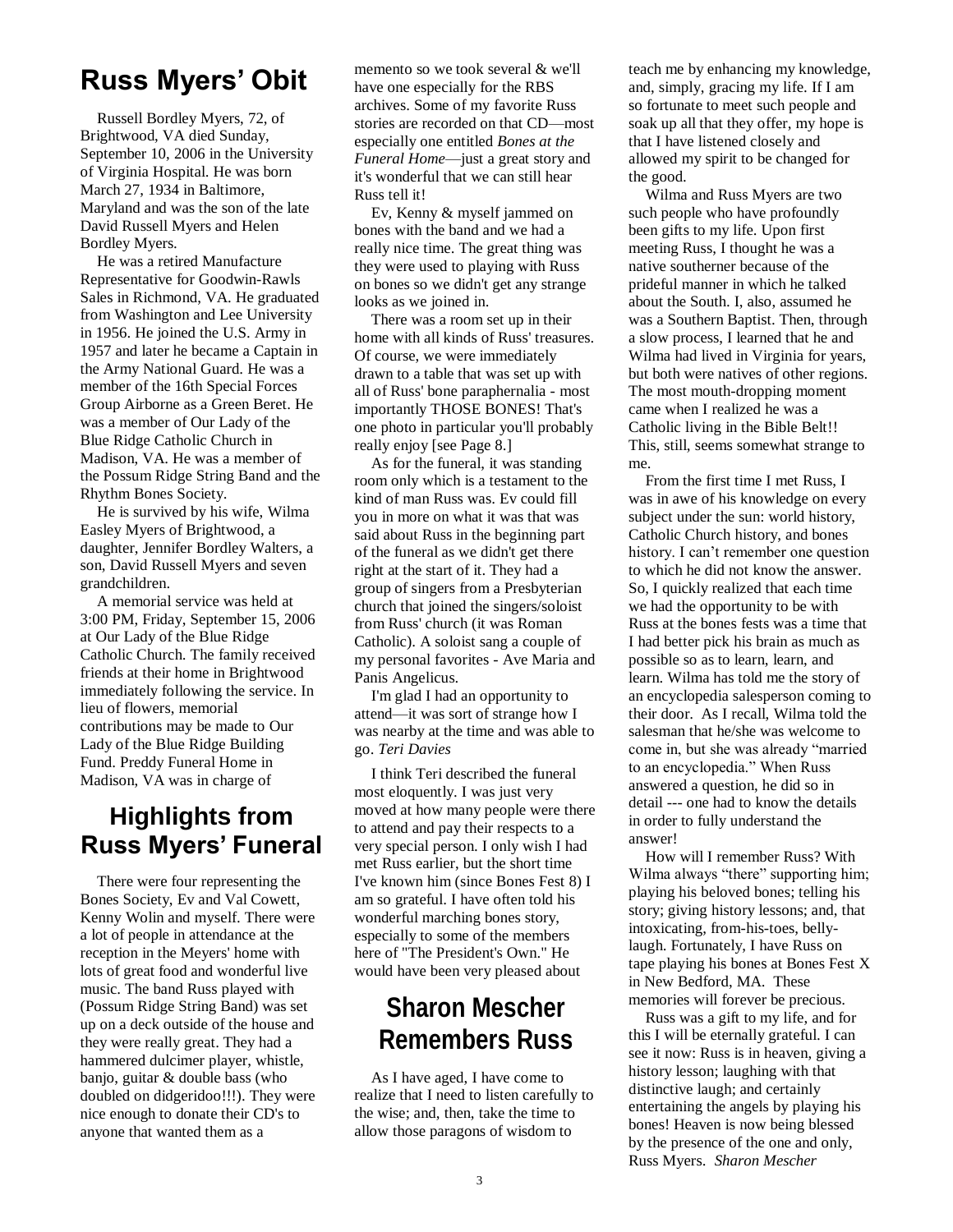#### **Mel Mercier Remembers Russ**

I met Russ Myers for the first time in 1999 while I was in the United States for a year, studying and teaching at Wesleyan University in Middletown, Connecticut. I needed to find a research topic for one of the seminars I was attending at Wesleyan and I decided to see if I could find any American bone players to interview. I had been playing one-handed bones since I was a young boy in Ireland and I had a vague memory of seeing a twohanded player at a party in Toronto sometime in the early 80s (I discovered later that it was Percy Danforth). I went to seek the advice of one of my colleagues at Wesleyan, Dr. Eric Charry. I knew that Eric had spent some time teaching in Greensboro, North Carolina, and I had a notion that he may have come across some bones players there. At the time I thought it was most likely that any living bones players would be located in the southern states. Eric did indeed recall seeing a two-handed bone player at the University at one time but he couldn't remember who it was.

A few minutes after I left Eric's office he noticed an email from somebody called Steve Wixson in his inbox. Steve had written to Eric to ask for assistance in his research on bones playing in North America. In the email he mentioned two bone players that he knew of in North Carolina and Virginia: Everett Cowett and Russ Myers! Eric forwarded the email to me and it was in my email inbox before I got back to my office after my meeting with him. Some stars in the bone-playing universe must have aligned themselves for a split second and sent Steve, Everett and Russ to me – electronically! I was flabbergasted by the synchronicity and set about contacting Ev and Russ to arrange to visit with them. I subsequently wrote about that visit in the newsletter [Vol 5, No 2] but not the serendipity that preceded it. Now that Russ has sadly passed away it seems appropriate for me to mark the moment when he first came into my life.

I have been enriched by knowing him and by visiting with him and his wife, Wilma at their home in Brightwood, Virginia, and at various Bones Fests over the past seven years. In January this year my fiancé, Maura, and I spent a week visiting with the Myers during which I interviewed Russ each day and we all shared supper in the evenings. Even though Russ was very ill he was extraordinarily generous with his time and he spoke at length to me about his life as a bone player and his hopes for the future of bone playing. I will always be grateful to him for his contribution to my efforts to write about the bones. I hope he will stay close as I begin the final phase of the writing of my dissertation. Russ has inspired me as a bone player and as a writer. He was a great 'character' and one of the very best bone players of the twentieth century. I miss his friendship, laughter, and musicianship.

I feel too for Wilma in her great loss. I have never seen anything quite like the partnership and the deep caring that epitomizes her relationship with Russ. Maura and I were blessed to spend so much time with them both last January. I will never forget the warmth of welcome that Russ and Wilma extended to Maura during that visit. We both remember our time there with great affection. My own most enduring images are of Maura and Russ sitting, chatting and laughing together.

Like many of you, I saw Russ for the last time at Bones Fest in July. It was obviously a huge effort for Russ and Wilma to come to the Fest and I am so grateful to them for that. Of course I'd like to have seen Russ in his high-spec, mechanized wheelchair whizzing around Bones Fest XI next year, but I am thankful that I got to spend a little more time with him before he passed away.

I wonder who he might be regaling with his stories now, or who he might be playing bones pass-offs with? Vivian Cox? Percy Danforth? Ted Goon? Frank Brower? The big man is standing tall again, and he is in good company! *Mel Mercier* 

#### **RBS Members Remember Russ**

Russ and Wilmer Myers were two folks who attended most Bones Fests and enjoyed them all. Russ was a jolly man with a hugh laugh and was well described in the 'Ode to Russ Myers' by RBS member Walt Watkins. It brings a tear to my eye whenever I read it. Thanks Walt.

Russ brought dignity to Bones Playing and was always willing to share techniques, music, stories fellowship and good food. He is the only member to receive the award of ‗Fellow' from the membership. May Your Bones Be With You Russ. The Cowett family will never forget you. *Ev Cowett*

A great loss. I'm so glad I got to meet him. Thanks, RBS, for making that possible. *Ellen Stern*

Darn, I'm sorry, but I am so selfishly happy that I got to see him,. speak to him and listen to him play. What a grand man. I know we will all miss him. *Andy Cox*

I am grateful for the time I spent chatting with Russ in the back of the hall during the daytime performances. Gracious and acerbic with a self deprecating laugh and the ability to put anyone at ease. His ready wit and intriguing stories will be repeated and remembered for many years to come. *Hank Tenenbaum*

So sorry to hear of the death of Russ Myers. It is sad to lose someone you admire. We will miss his talent as a Bones player. All the more reason that we carry on and promote the Bones. Kind Regards, *Tony Humphreys*

Sorry to hear about the passing of Russ Myers. Glad we had a chance to hear him play in New Bedford. We will not be able to attend his memorial service, but will be thinking about him. Best wishes...*Guy Gillette*

Russ was a great bonesman, I'll miss him. *Greg Burrows*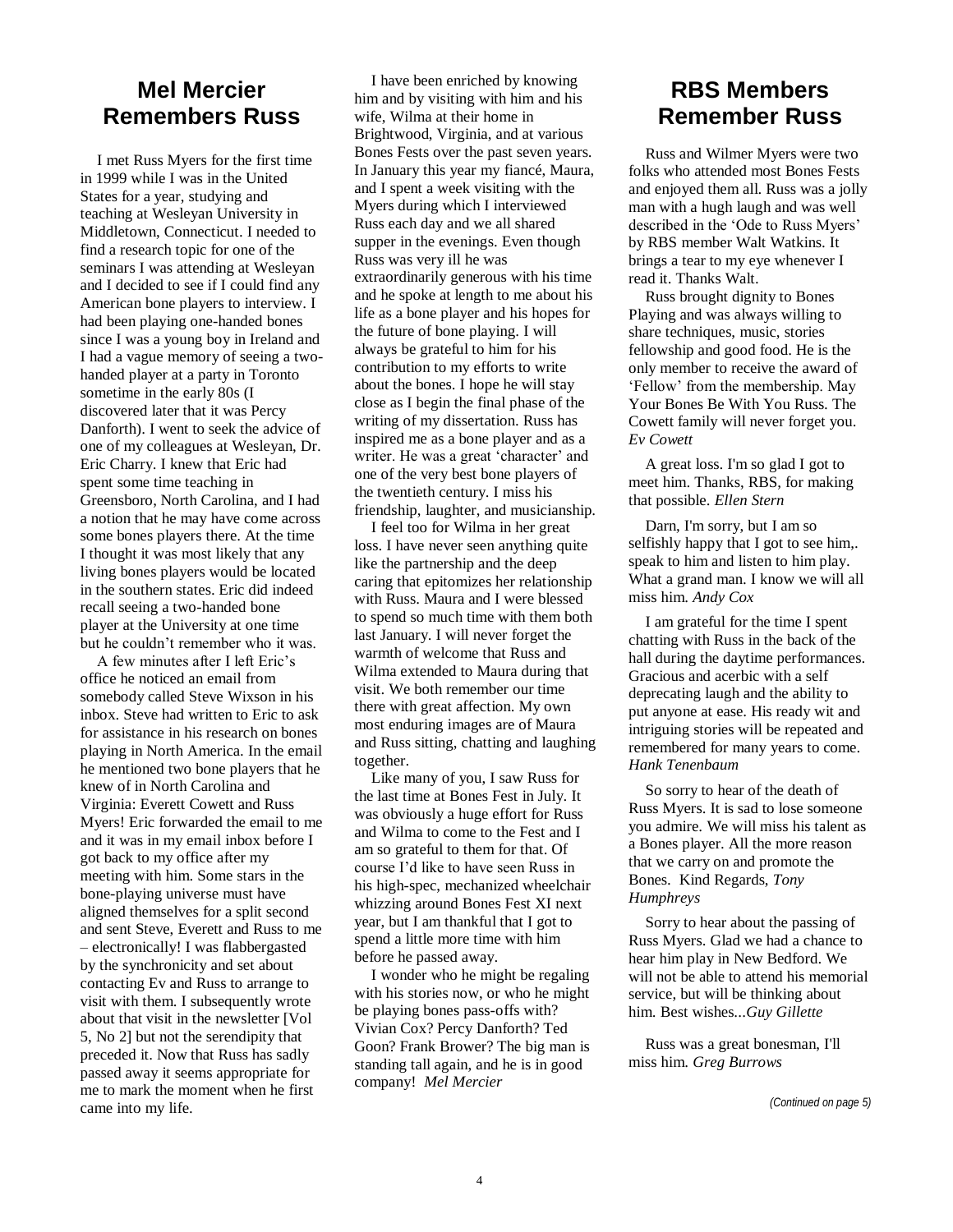#### *(Continued from page 4)*

Sorry to hear about Russ. It was a pleasure to meet him at Bones Fest X and to watch and hear his bones style. *Dennis Riedesel*

I had a very special and touching moment with Russ and Wilma at Bone Fest X. Russ said, "I wonder if you wouldn't mind sharing your technique for changing the pitch on the bones with me as we both seem to enjoy this profound feature of the bones." I replied, '"Russ, of course, but I feel it is appropriate that we both exchange each other's techniques at this time." Russ concurred and, needless to say, we bonded. *Aaron Plunkett*

#### **Want to Be a Guest Editor?**

Want to be a guest editor for the special issue of the newsletter titled *Reflections.* This issue will highlight 10 years of Bones Fests and will include lots of color photographs. It will be a collector's item.

If you are interested, please contact Steve Wixson.

## **Bones Calendar**

Check out the Calendar on the rhythmbones.com website. **Bones Fest X.** Summer 2007. **NTCMA AND Bones Contest**. August 27-September 2, 2007. 31st Annual Festival and Contests. Bones Contest on Saturday of that week. For details go to www.oldtimemusic.bigstep.com

#### **Barry Patton on NBC**

Barry Patton will soon be on the Megan Mullally show on NBC national television. Barry says he's made one trip to Hollywood already and has another scheduled. He says the show will include some history of rhythm bones as well as him playing the bones. At this time he does not know the air date for the show, so check out meganshow.tv for guest schedules. The show airs at 11 AM EDT in Chattanooga.

## **Ode to Russ Myers New Members**

I was glad that Russ Myers got to go to the tenth Fest. I had visited him at Brightwood a week or so before the fest and he was looking forward to the trip and the post Fest trip into Maine.

At the Fest, even though the heat got to him from time to time, he was in his element and genuinely happy.

I had hoped that Russ would have 'looked over a four-leafed clover' many more times, but it was not to be. Russ was a great bones player, one of the prime movers in the Rhythm Bones Society, and a good man. I got to know him rather well and was inspired to try to capture his spirit and essence in this poetic tribute.

He sprang from a proud family heritage, as the Tree on his wall does attest. He valued his southern upbringing: ever true, ever gracious, be the best.

While schooling to be a good soldier, He marched right file with his bones; and played that distinctive staccato, for which he had become so well known.

It blew them away that day and since, the percussive delights he extolled. He loved to tell that story, And for us it never gets old.

He served his nation when it called, earning Airborne Wings on his chest; his courage and valor distinctive; his leadership among the best.

He found love when he met his sweet Wilma,

and their marriage: an example to behold. The nest they made in Virginia was as welcoming to all as their fold.

He helped spawn the boning Society, by hosting the charter Fest. He dug into boning's history which he intoned with a booming zest.

The art of boning, awakened, grows daily ever more; surely because of those like Russ, a man we do adore.

We shall miss that distinctive rumble his whale bones produced for him. The prospect one plays better Goes from nil to mighty slim.

But, Hark!! I hear a rhythmic sound Growing distinctive way on high By golly its our Russ at the Great Bones Fest in the sky.

*Walt Watkins 11 Sept 2006*

We've had a rash of new members. Rebecca Cooke attended a workshop of member Michael Satterwhite, Sam Droege who found us on the internet, Lee Formicola who attended a Mystic Sea Music Festival and discovered Tim Reilly and Kenny Wolin, Dave Hare from NEFFA, Pete Hayselden from the UK who is rejoining, Ron Harvey, son of member Mel Harvey, Andy Humphreys, grandson of member Tony Humphreys, Alan Hoyne, a friend of Tony Humphreys, Dennis Rigg, who found us via a friend in the UK and Scott Walker who runs sound at times for Jerry Mescher and Bernie Worrell at the

## **Joe Birl is 90 and Still Inventing**

We sang happy birthday to Joe Birl at Bones Fest X—his 90th birthday was a few days later. And he is still inventing; showing us, not one, but two new things.

First, was his finger rest. He said, ―What is the biggest problem people have learning how to play the bones." He quickly answered, "Keeping the middle finger on the bone."

He has placed a small circular notch on both sides of his new wooden Birl Bones in a location where the tip of the finger naturally rests. Joe says, ―This notch is all many people need to remind them to keep that finger on the bones. You can also get a circular wrasp and file the notch. Try it."

Second, was a lick he played during the public performance. To me it sounded like he had cut lines into the bones such that when he moved his finger up and down the bone, it made a series of sharp sounds that perfectly matched the music.

But, that was not how it was done. All he did was moistened the tip of his finger and rub it on the surface of the bone. This is similar to rubbing the rim of a glass with a moistened finger tip producing a ringing sound.

Joe says, "For best results, remove the natural oils on the finger tip with alcohol or use some violin rosin. Again, try it out." Steve Wixson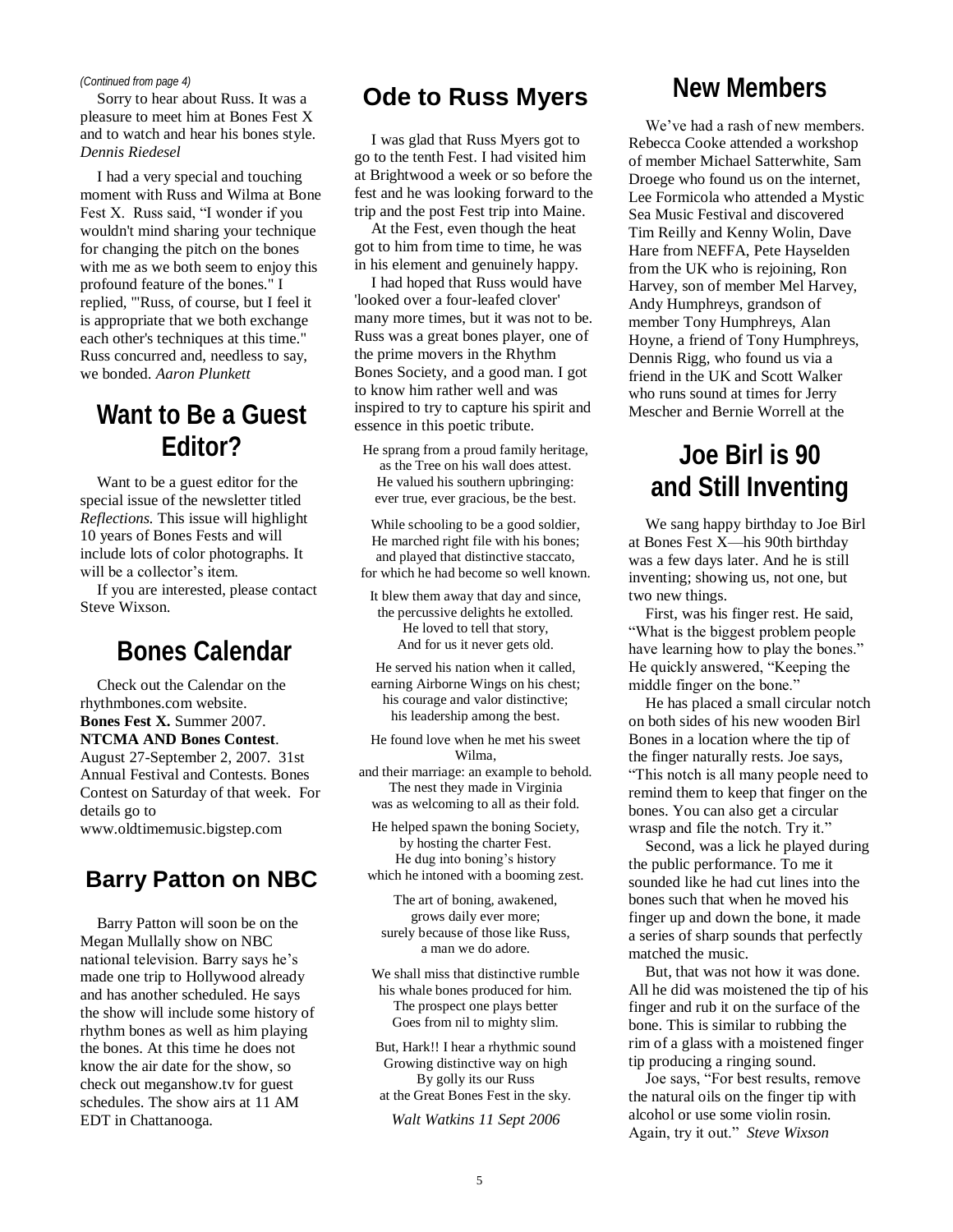#### **Tips and Technique Etiquette Observed By Bones Players Part 3 of 3**

General: The first time you develop and sense the vibration of the bones in your hands it feels good and you just want to keep playing. However, that feeling and that sound, as fun as it is, is not so much fun for those unknowing souls around you. UNTIL YOU REALLY GET GOOD AT PLAYING AND CAN KEEP SOLID TEMPOS, PLEASE BE ADVISED THAT YOU SHOULD:

a. Practice by yourself away from all others.

b. Practice with recorded music when you can and nobody else is around.

c. When you are in an audience in the presence of a band, and a great tune for bones is being played, DO NOT just whip out your bones and play along. NEVER play with or in the presence of a band unless you have been asked to join them (or are a regular member).

d. When you are ready, find an open jam session to start your public appearance. Approach it moderately until you know "you have it".

Playing with a band: When you have been asked to play with a band (i.e. not as a regular member) the band leader is expecting to feature you either in front of the band, or as one of the instruments he expects to feature during the play of the next tune. It will usually be obvious what the leader intends.

 a. When you alone are being featured, the entire band will control its play to allow you to play to the full range of your bones playing talent. When the tune ends, you are expected to acknowledge the audience with a broad smile and bow, and also acknowledge the band by gesturing toward them in your applause. You thank the leader and depart. Your excellent performance gives you no license to hang around and keep playing (unless asked anew).

b. When you are to be featured

along with other band members, you play rhythm ( light taps with your dominate hand and an occasional syncopated tap with the other hand) until the leader calls "let's hear those bones" (or some other signal he will have announced as the band plays). You then play to the full range of your talent in consonance with the rhythm and volume of the band. You return to rhythm play after one verse or chorus or when you hear the leader call for another instrument to feature. Make your participation fit the music and style of the band; it is the band's sound with you complementing the other instruments and not your dominate sound the leader is seeking. Great bones playing is when a band with you in it sounds terrific.

 Playing when you are a regular member of a band: The guidelines above also apply when you are a regular band member. There are some additional points that must be observed. There is a time to play and a time to sit out. Do not try to play bones with every tune. Play only when your sound complements the beat. Vary your pattern of play. Learn to play loud when the music is up and soft when it is down; and to pause when a pause enriches the beat. Stop periodically at the end of key phrases; come back in on the chorus. When there is a soloist or group chorus, DO NOT PLAY WHILE PEOPLE ARE SINGING. Sometimes playing rhythm with singing is OK but do not do it unless you know your sound complements the general effect of the music. It is also appropriate to accent (tap, roll, tap) the end of a singer's just completed phrase if the tempo is right for the accent to give good musical emphasis to the phrase. It is OK to play a full bones complement to the start up of a tune to the point where the singing begins; then quit. It is also OK to play a full bones complement to the chorus if the chorus is unsung. If instruments are being featured between a soloist's verses or during an unsung chorus, play rhythm until you are called; quit when the singing begins anew.

When playing with other bones players: Unless you are the lead bones player, you do not play bones until

you have been given a pass signal. Once you have received the pass signal, you become the lead player. You then become responsible for inviting other bones players to join you or to pass off to another bones player (who then becomes the lead player). These rules assure that only one bones player plays at a time. When you are the lead player it is OK to invite all the bones players to join you for the last few notes of a big finish, or for a major bones accent during a song. This should be called only by experienced bones players. A pass signal is given by the lead bones player by his nodding to a specific bones player and then timing and making the pass by extending both arms toward that player while executing a both hands bones tap. The receiving bones player picks up the rhythm and begins play on the next beat. All participating bones players keep time with their feet, so that they are ready to respond when a pass signal comes their way. After you become experienced, it is acceptable to keep time with your bones using light taps with your dominate hand and an occasional syncopated tap with the other hand. Finally, each bones player has a responsibility to police other bones players who get carried away, to remind them of their bones manners when they appear obnoxious and especially if they have terrible rhythm.

When playing with cloggers: Typically, a band leader will invite cloggers to clog along with integrated play of bones players. The performance may start with a bones player. You play as a featured player for one phrase or chorus and then you give a pass signal to the clogger. The clogger dances for a phrase or chorus and leaves the stage. This is the signal for the next bones player to feature for a phrase or chorus. Another pass signal is given to the next clogger and so on until the tune ends. Most often this becomes a round robin (i.e. each participant is featured several times before the tune ends). *Walt Watkins*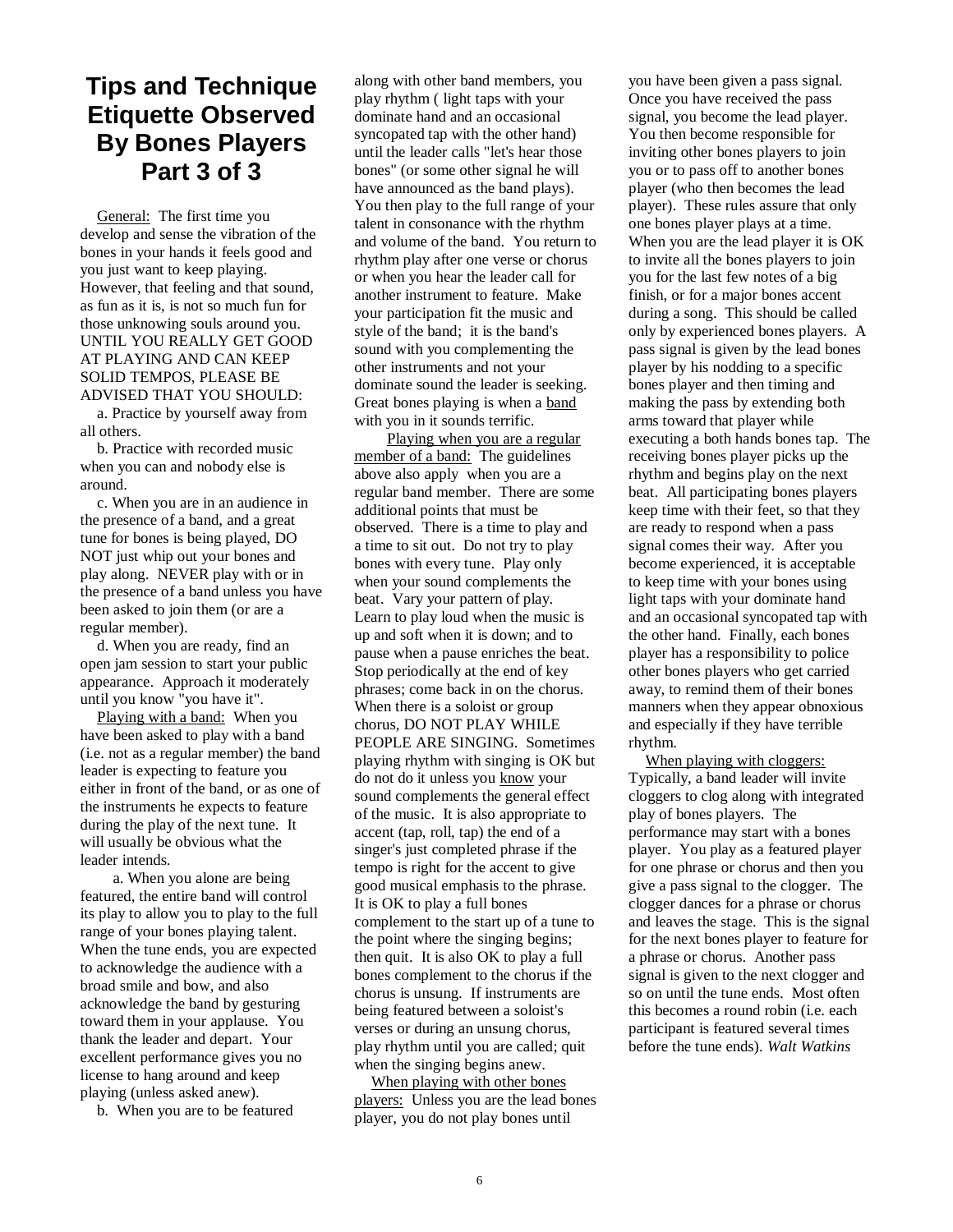## **Bill Vits Plays Bones with his Symphony**

Last May 12, 13 and  $14^{\text{th}}$  I had a chance to take the bones center stage with the Grand Rapids Symphony. I've been with the orchestra since 1979 and I often perform percussion solos on our Pops series. This past spring I was a featured soloist in "Stars of the Symphony" and I wanted the audience to see the rhythm bones in action.

I planned to start traditionally with the classic violin piece "Tambourin" Chinois" on the xylophone, the cello solo from "The Swan" on the electronic theremin and then finish with a bones number on the second half.

I was at a loss for a challenging bones selection that would work well with orchestra until John Varineau, our associate conductor, mentioned a tap dance concerto by composer Morton Gould. I tracked down a recording of the piece and found that the final movement was perfect for the bones. The concerto is fully notated and is challenging for the orchestra (especially with one rehearsal!) All the tap rhythms are written out, but I embellished many sections to use my best *hot licks*.

I met and worked with Morton Gould in the late 80's and found him to be very in tune with percussion. I think he would have enjoyed the substitution of bones for tap shoes.

The final movement is fast with lots of call and response between the bones and orchestra. There are even notations in the music to look at the various sections of the orchestra, so I was able to interact and get a few laughs as well.

I wore my tails coat with a skeleton type design so my movements would be highlighted in Devos Hall (which seats 2,400 people).

The concerto was written in 1952 and has recently been performed and recorded by a new generation of tap dancers. My next dream would be to have a concerto written specifically for the bones. Composers, are you

#### **Minutes of Board Of Directors Meeting**

Steve Brown called the meeting to order at 2:05 pm. All Board members were present. Motion was made, seconded and approved to accept the minutes of the last Board and General Membership meetings as printed in the newsletter.

Steve Wixson present a brief interim Treasurer's Report. We have \$5,742 in the bank.

Jonathan Danforth presented a preview of the Bones Fest X program.

Jonathan Danforth reported that he has updated the rhythmbones.com website, but that no new content has been added recently.

The motion was made, seconded and approved to establish a committee to investigate making a Rhythm Bones Society historical documentary. Steve Brown appointed Jonathan and Gil Hibben to the committee and will ask Sharon Mescher to be on it.

The Board sat as the nominating committee. Motion was made, seconded and approved to re-nominate the current members.

Steve Brown gave a brief report on his Bones for Kids Committee. Steve Wixson did the same for the Bones Instruction on the Web Committee. We need new leadership.

Gil Hibben reported on his motion from last meeting about changes to the By-laws to prevent frivolous motions during a General Membership meeting. He will prepare the specific wording needed for next year's meeting.

Steve Brown began a discussion on the Society sponsoring a World Bones Championship. While this would be desirable, we do not want to change the non-competitive feeling of our Bones Fests. No specific action taken.

Ev Cowett showed the Board the framed Meritorious Service Award plaques that will present to Al Cowett and Dan Cowett for their years of service as MC and sound coordinator.

The meeting was adjourned at 3:32 pm..

Respectfully submitted, *Steve Wixson*

#### **Minutes of General Membership Meeting**

The meeting was called to order by Steve Brown at 4:12. It was held in the main room of Gallery X in New Bedford, MA.

The Nominations Committee presented nominations for next year's officers. The floor was opened for additional nominations. The following people were elected by acclamation: Steve Brown, Executive Director, Gil Hibben, Assistant Director, Steve Wixson, Secretary/ Treasurer, and as Board Members, Everett Cowett, Jonathan Danforth, Mel Mercier and Jerry Mescher

Our committees on Bones for Kids and On-line Bones Instruction made little progress this year. There was a call for both chair and member volunteers.

Dave Boyles made an informal proposal to host Bones Fest XI in Cedarburg, WI next year. There was interest by members and Dave was asked to submit a formal proposal to the Board.

The meeting was adjourned at 5:02 pm.

Respectfully Submitted, *Steve* 

#### **Website of the Quarter**

**www.crimple.demon.co.uk/ fabm.htm.** Check out the revival of Morris Dancing and read down to the *Flag and Bones Gang* paragraph. Then check out website.**www.lineone.net/ ~teddodsworth/fandb/flagbone.htm**

#### **Recorded Bones Music**

The Possum Ridge String Band is making their CD, *On the Road Again,* with Russ Myers playing bones and telling bones stories, available to RBS members for a donation to a charity of Wilma Myers' choice. Their website, possumridge.org has a photo of Russ and more details about the CD. If you are interested in receiving a copy, send a donation along with your membership renewal. See details on the enclosed Membership Renewal Form.